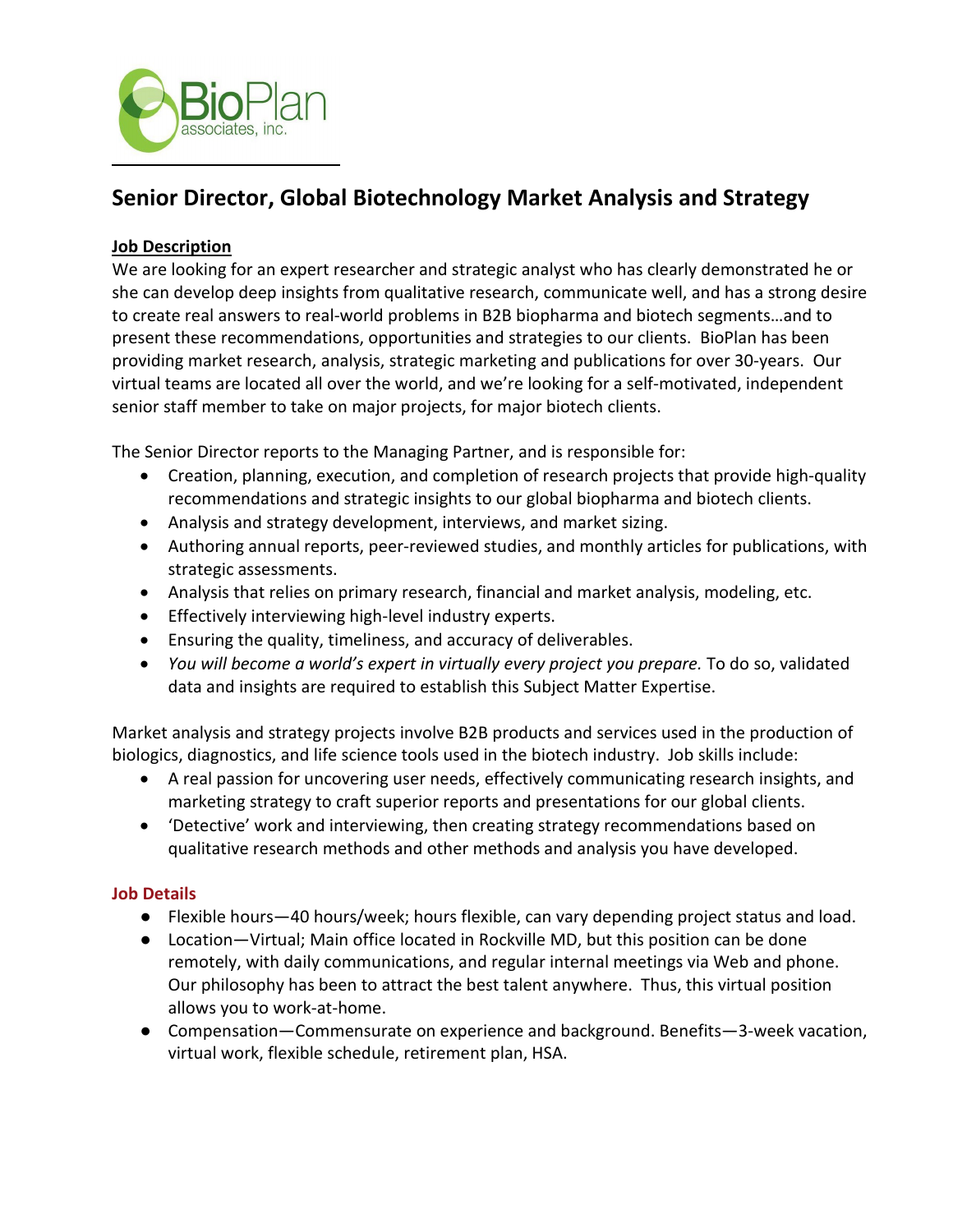

### **Job Overview & Responsibilities**

This job is for you if demonstrate:

- You're highly self-motivated; a self-starter with an 'ownership' mentality
- A can-do, hands-on attitude and personality
- You're interested and able to work virtually, off-site, but with close contact to Office
- You produce best-in-class reports and analytical findings, with appropriate strategy recommendations to support our clients' executive-level, global decision-making
- You are detail-oriented, analytical, and data-driven
- You enjoy working out complex issues and solving business information challenges in biopharma, bioprocessing, and other life-sciences areas
- You are efficient and are able to turn around projects with efficiency, yet not reducing quality expected from best-in-class work
- You're focused on exceeding clients' expectations!
- You enjoy a constantly changing variety of projects in an independent work environment
- Ability to manage a rapidly changing projects environment
- You have excellent analytics and writing skills, and enjoy writing like an HBR industry expert
- You enjoy strategic marketing, as well as deep market sizing and technology needs analysis
- You can find industry experts, and establish relationships with your contacts to develop high-level insights; even in entirely new areas, you can locate, and interview senior decisionmakers to create a comprehensive strategic story around the data
- You are an expert in strategic analyses leading to actionable recommendations to improve our biopharma and life-sciences clients' success
- Diplomacy, maturity and empathy, which are key attributes for success
- Your ethics require you use the highest standards in all business.

## **Critical Job Skills**

Strong interpersonal and interview skills, able to connect with, gather and integrate VP- and C-Level insights from our Panel of Experts, and external industry Subject Matter Experts. Other skills:

- Strong analytical skills. Ability to review research and develop accurate, comprehensive strategic analyses across products, businesses, and markets.
- *You will become the global industry expert in a market with double digit growth, disruptive innovation, and fast-paced change.*
- Strong ability to persuade and build confidence and trust to enable your interview and research work; excellent interpersonal communication.
- Strong writing skills. Ability to create concise communications and analytical insights.
- Executive level presentation and reporting skills required.
- Strategic thinking and problem-solving ability to frame problems and identify creative solutions. Providing in-depth strategic analysis and recommendations based on findings.
- Impeccable ability to maintain discretion and organizational awareness, and ability to handle and appropriately communicate business sensitive information.
- Demonstrated intellectual and business acumen: Ability to synthesize information, extract insights, and develop recommendations based on subjective findings that clients can trust.
- Develop databases and information tools on a variety of biologics and biotech segment.